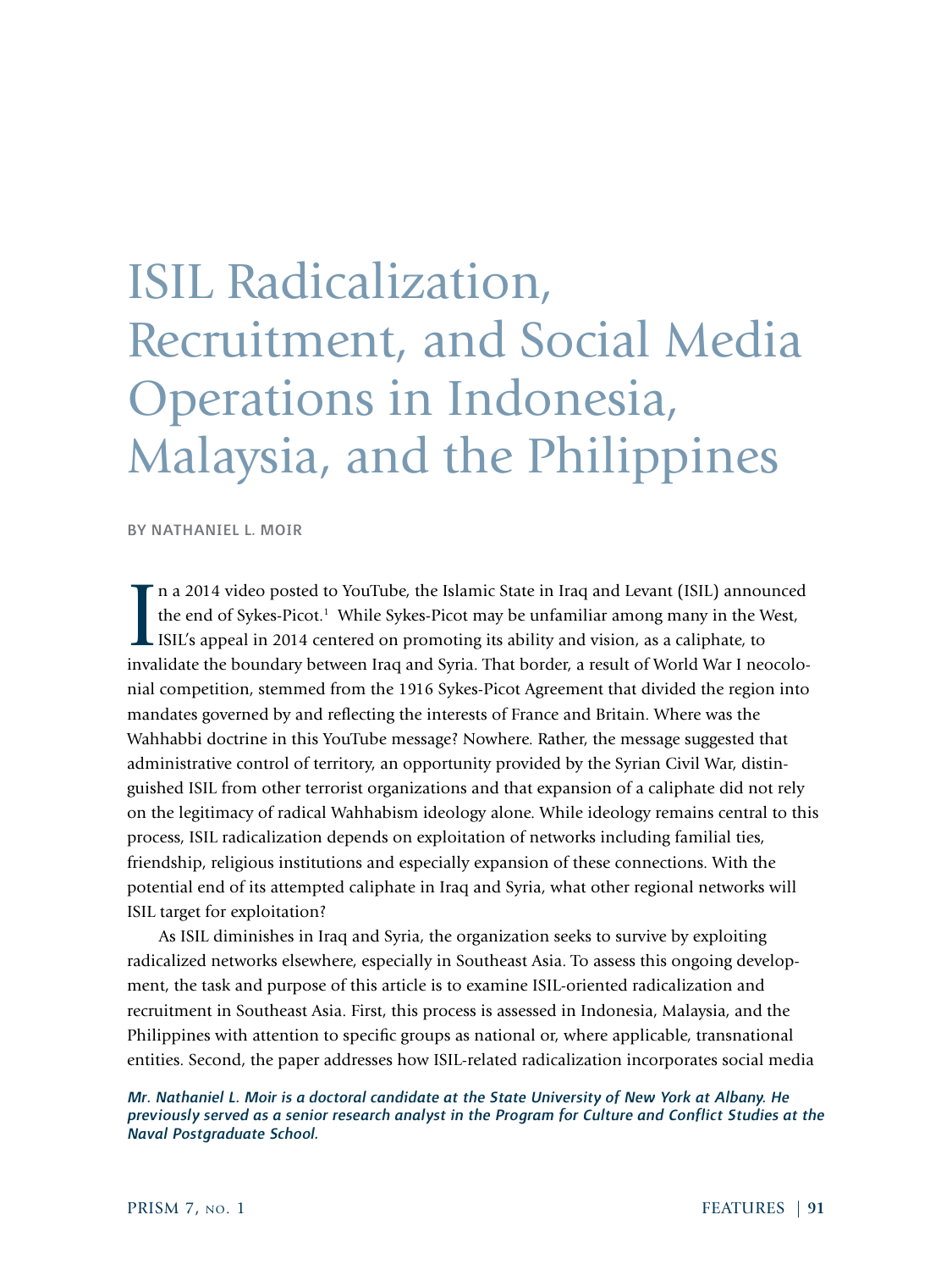operations in Southeast Asia and how the use of encrypted communication apps support those efforts.

Southeast Asian terrorist groups' selfproclaimed ties with ISIL grew in 2015 and 2016. This article asserts that these connections may expand as ISIL's base in Iraq and Syria decreases. Indeed, many Southeast Asia-based organizations sought Abu Bakr al-Baghdadi's acknowledgement of their allegiance to the Iraq and Syrian-based "Islamic Caliphate" at its zenith in 2014 and 2015. However, during its primary period of expansion in 2015, ISIL did not recognize Indonesia, for example, as a territory or as a sponsored province known as *wilayaht*. 2 Despite this, Indonesian affiliates still sought ISIL acknowledgment by providing recruits to ISIL with the intent of potentially extending the caliphate to Southeast Asia.

ISIL leadership in Syria and Iraq failed to confirm Southeast Asian terrorist groups' allegiance to ISIL in a manner similar to the ISIL enfranchisement provided to Boko Haram and al-Shabaab in Nigeria and Somalia. Why? ISIL's apparent focus on recruitment prioritized replacing its dwindling supply of personnel in the conflict contesting the Assad regime in Syria instead of viably extending its caliphate to Southeast Asia. One reason, with the current exception of Mindanao in the Philippines, includes lack of popular support for ISIL despite pockets of radicalized populations in Southeast Asia. Indeed, it is difficult to argue that a wide-range of the populace, in any Southeast Asian country, supports radical Wahhabist interpretations of Islam let alone ISIL demagoguery. Historically, only the Darul Islam movement and rebellion, which took place in West Java from 1949–62,

received sustained public support. Still, ISIL's proven use of radicalized individuals and small groups demonstrates that networks in Southeast Asia remain viable threats to partners in the region. This is particularly true with the provision of specialized training to regional networks, groups, and individuals.

Groups such as the Abu Sayyaf Group (ASG) and Jemaah Islamiyah (JI) continue to operate in the Philippines and Indonesia, but their prestige among radical Islamic supporters is diminishing. However, the ebb and flow of group viability may depend on what happens to ISIL in places such as Mosul and Raqqa, Iraq. Although ISIL is in a position of weakness this year, as compared to 2014 and 2015, it still poses a serious challenge because of its ability to franchise its ideology and encourage attacks, such as those that took place in Nice and Paris, France; Istanbul, Turkey; and most recently in London and Manchester, England.

ISIL remains a threat because of its ability to metastasize in other countries, such as Bangladesh, Indonesia, Malaysia, and the Philippines, in addition to its ability to support isolated attacks in Western Europe. While a formal caliphate does not currently exist in Southeast Asia, efforts to extend its reach through proxy organizations persist. In a sense, ISIL presents a hydraulic-like capability: as it is compressed by anti-ISIL forces in Iraq and Syria, it goes to those areas where opportunity exists. In the West, access to end-to-end encrypted communications apps, such as Telegram Messenger and WhatsApp, enable these transitions to other locations and the ability to plan and execute operations.3 In the case of Southeast Asia, space and material support provided by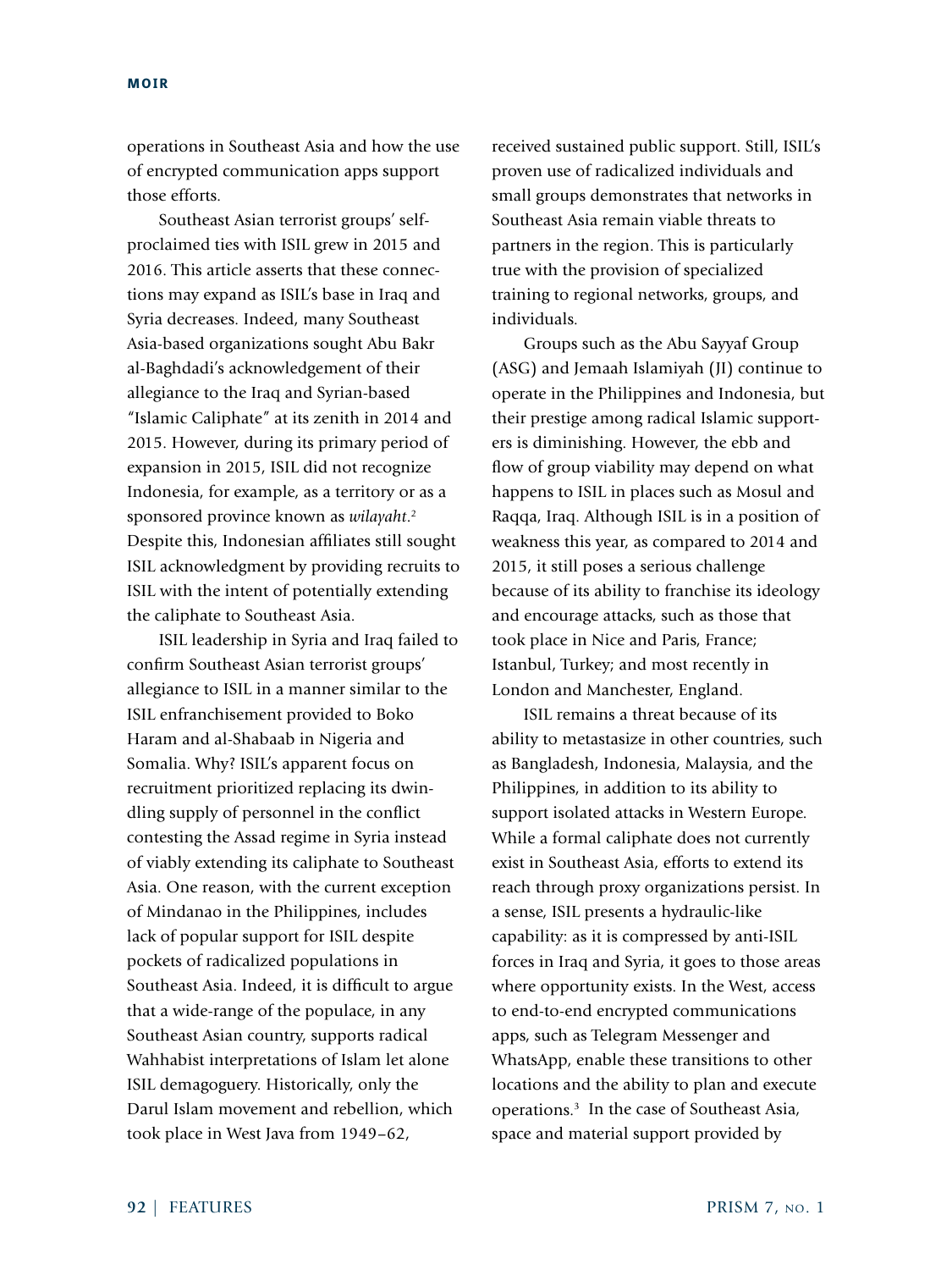organizations such as ASG and others who assimilate ISIL ideology through local conditioning also help ISIL maintain existence and pose a potential security threat.

Security concerns presented by ISILinfluenced radicalized groups include attempts to dismantle, or weaken, governments in Malaysia and Indonesia, and to establish an Islamic State along the lines sought by historical precedents in the region such as Darul Islam. The potential threat of ISIL-influenced radicalization is challenging in Southeast Asia because of the vast populations' diversity in the region, a lack of regional consensus regarding unified security countermeasures, and ISIL's ability to incorporate tried technologies, such as mobile messaging applications, especially Telegram Messenger, to facilitate recruitment and radicalization among possible adherents.

An additional concern for Southeast Asian governments is Iraq- and Syria-based ISIL veteran returnees to Southeast Asia, should they survive operations in Syria and Iraq. Historical precedents for this phenomenon occurred when former members of the Afghan Mujahideen returned to Southeast Asia to establish JI in Indonesia and the ASG in the Philippines.<sup>4</sup> Clearly, the region remains a viable region for terrorist recruitment, especially among Indonesian, Malaysian, and Philippine nationals.<sup>5</sup>

# Indonesia

When Indonesia achieved independence in 1949, it confronted "guerrilla war, communist revolt, political extremism combined with religious fanaticism, and separatist movements in some of the various island territories that made up the new republic."6 Guerrilla war and communist revolt passed, but the latter problem of political extremism remains, and religious fanaticism remains problematic. However, while Muslims constitute 87.8 percent of Indonesia's population, the Indonesian public's perception of ISIL is overwhelmingly negative. According to a December 2015 survey conducted by the Kompas Media Group, 0.3 percent of respondents supported establishment of ISIS in Indonesia and only 0.8 percent indicated even general support for ISIL.7

Despite this lack of support, as of March 2016, Indonesian Government authorities and media reporting indicated that from 250–1,000 ISIL members existed in Indonesia, while the U.S. Department of State *Country Report for Terrorism in Indonesia* estimated 800 Indonesian foreign terrorist fighters operating in Iraq and Syria.<sup>8</sup> Due to these relatively low numbers in terms of Indonesia's massive Muslim population, the Indonesian Government is successful in managing its civil society organizations, and for non-interference with the large majority of Muslim organizations which condemn ISIL. However, while there were stronger counterterrorism and antiterrorism laws pending in the Indonesian legislature as of mid-2016, current counterterrorism laws remain weak. Notably, laws criminalizing travel to join terrorist organizations and providing material support to terrorists remain uncodified in Indonesian law as of mid-2016.<sup>9</sup>

Even as early as 2014, Indonesian counterterrorism experts stated that ISIL recruitment occurred in 16 Indonesian provinces, with Aceh as a central region for recruitment.<sup>10</sup> Where radicalization has been successful, the prison system and propaganda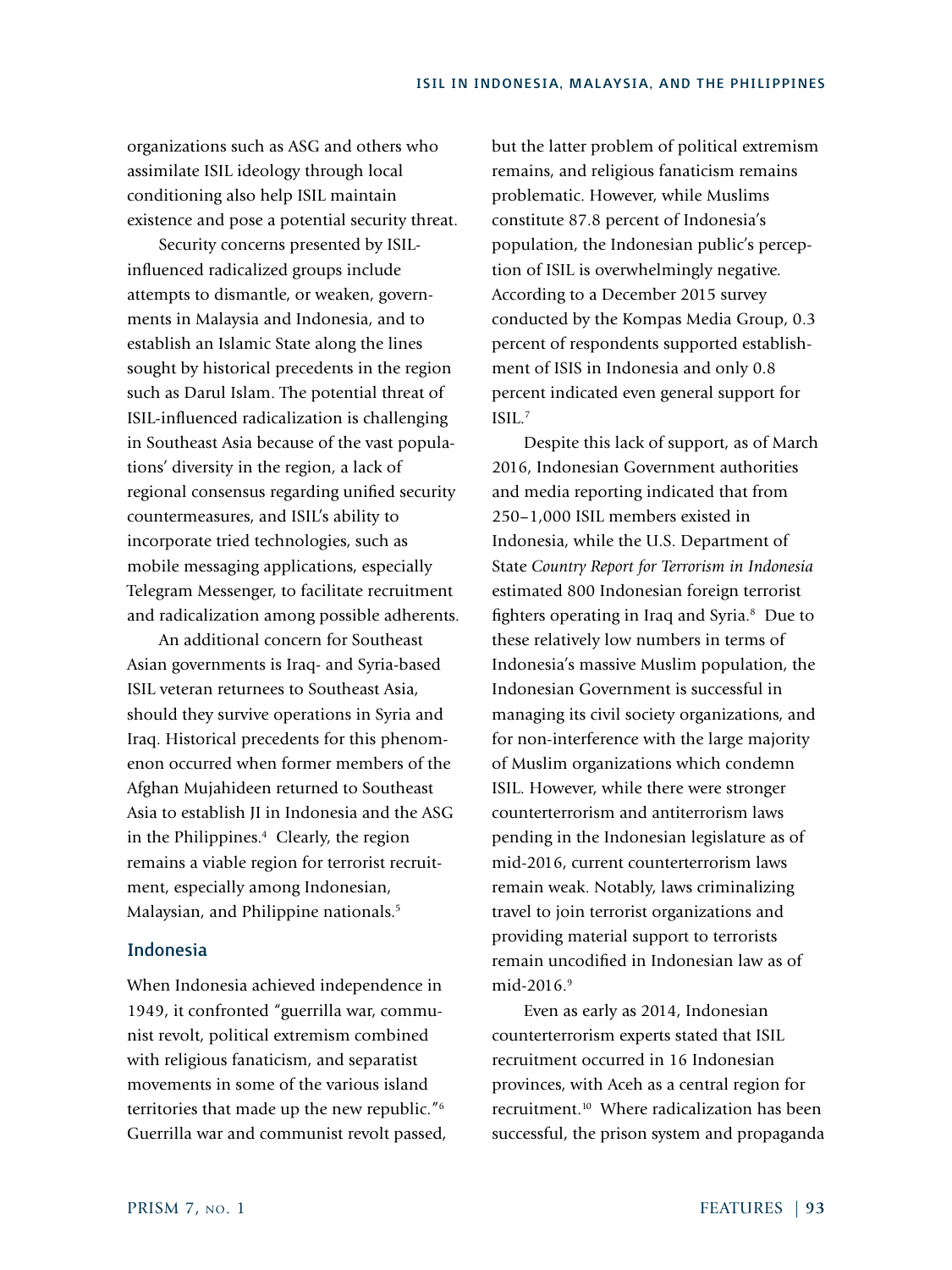distribution through social media, specifically YouTube, Facebook, and Twitter, were force multipliers for radicalized members. Radicalization within prisoner networks, not surprisingly, relies on visitor access to convicts and those visitors' dissemination of messages on behalf of inmates. Abu Bakir Bashir, the spiritual head of JI and leader of Jamaah Ansharut Tauhid, for instance, was visited by an estimated nine hundred individuals during 2015. Despite publicly pledging his allegiance to Abu Bakr al-Baghdadi in August 2014, Bashir "was allowed to receive visitors and often gave lectures which were recorded and presumably passed outside."<sup>11</sup>

As of February 2016, however, terrorists such as Bashir and Aman Abdurraham were moved from Kembang Kuning prison to Pasir Putih prison and were confined to isolation.12 Abdurraham is particularly important because his organization, Jamaah Ansharut Daulah (JAD) disseminated ISIL propaganda and conducts ISIL recruitment under his direction even though he remains incarcerated. This is notable because JAD messaging was also disseminated to violent extremist groups that splintered from JAD including the Eastern Indonesia Mujahid (MIT) and Western Indonesia Mujahidin (MIB). As a source of information operations on ISIL's behalf, radicalization within the prison system indicates that prison reform deserves serious consideration as an important security challenge in Indonesia.<sup>13</sup>

Prisons, particularly those founded by administrations during the colonial era, historically provide primary sites for radicalization and recruitment. This occurred in past cases ranging from incarceration of communists and nationalists in Vietnam, to

radicalized religious adherents in Indonesia.14 Current ISIL leader, Abu Bakr al-Baghdadi, infamously, was incarcerated and further radicalized during Operation *Iraqi Freedom*. The phenomenon of prisonbased radicalization presents, therefore, a problematic and long-standing legacy. In the case of French operations in Algeria in 1958, for example, American historian and Professor Emeritus at Princeton University's Institute of Advanced Study, Peter Paret noted that internment of Front Liberation National (FLN) members in Algeria typified this problem. In describing prison camps, Paret observed:

*Many camps lacked funds to institute sufficient work and study programs, so that the men had too much time to themselves. All this was conducive to the establishment of FLN networks in the camps, and even if an inmate could evade rebel control there, he would find it difficult to escape the power of the parallel hierarchies once he had been released.15*

Current literature on prison-based radicalization cites numerous prisons, such as those on the Indonesian island of Nusakambangan on Java, where potential ISIL recruits are detained. This is problematic because, as the U.S. Department of State *Country Report on Terrorism in Indonesia* claims, Indonesia's most hardened terrorists and ideologues are also incarcerated on the island.16 Radicalized and potentially radicalized inmates are co-located and inmates form a foundation of networked relationships when released. Not surprisingly, Nusakambangan and potentially all prisons offer ripe opportunities for radicalization.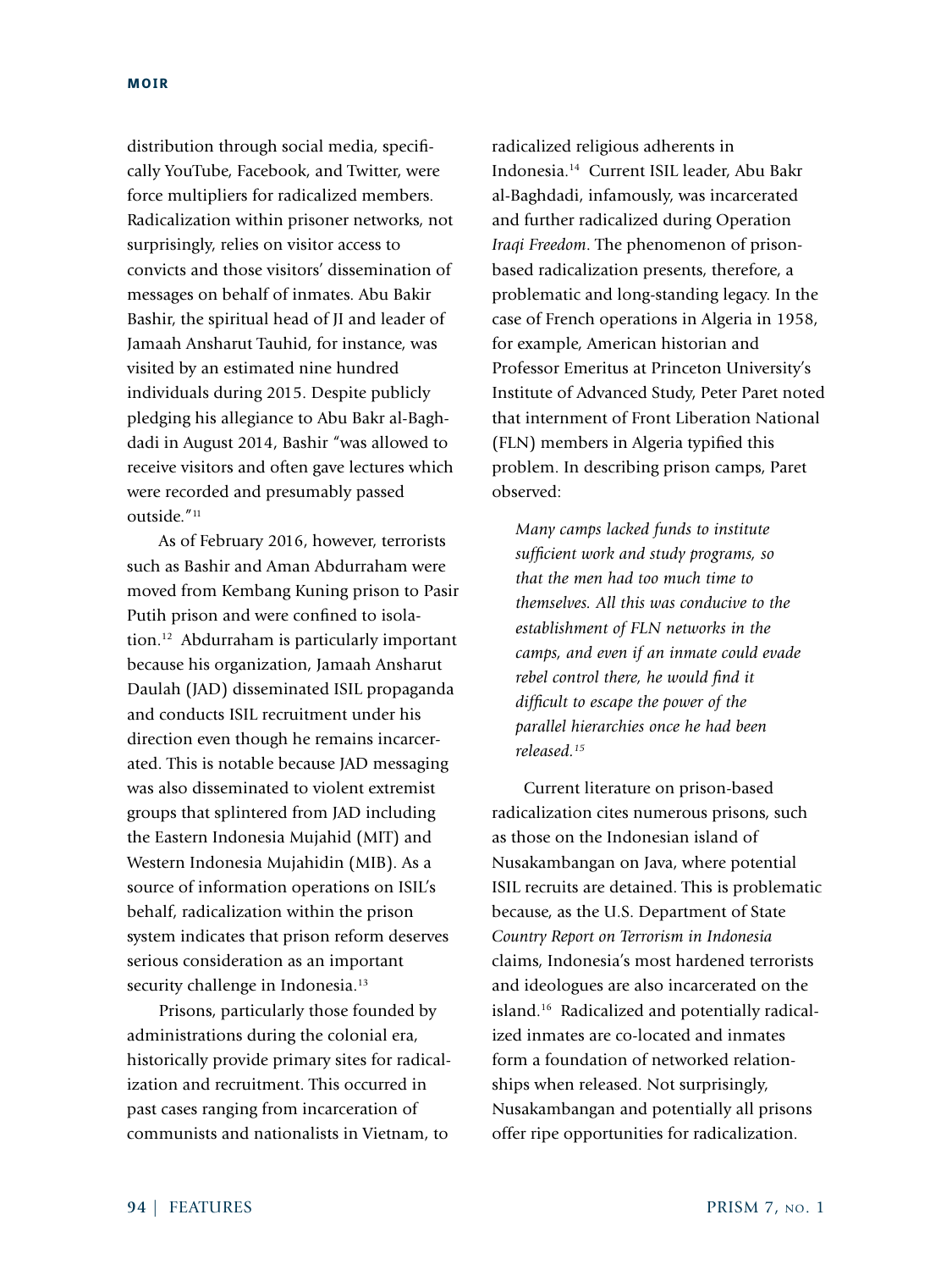Laws guiding prosecution of potential ISIL adherents are also insufficient and problematic. In one case, which demonstrated a critical loophole after successful arrests by Indonesian authorities, thirty eight suspected militants were released within twenty four hours because authorities cannot arrest individuals based only on detection of a radical network. This is problematic, particularly since those released possessed weapons, ISIL flags, and training materials but had not yet committed a crime or, in ISIL's terms, an operation.17

The Waiheru Detention Center in Ambon, Indonesia demonstrates a more recent case and is similar to the radicalization process Peter Paret described in 1958 in Algeria. The Center was known as a planning site for an attack on a Christian village, named Loki, which occurred in May 2005. This attack was carried out by KOMPAK, an Indonesian acronym for the Crisis Action Committee, a "charity" set up by the Indonesian Islamic Propagation Council. An individual incarcerated in the facility named Abu Gar led proselytizing discussions with inmates and communicated with the known radical jihadist, Aman Abdurrahman. According to an Institute for Policy Analysis of Conflict report published in 2016, these inmates "also held religious study sessions (*pengajian*) once a week after dawn prayers via handphones with Aman Abdurrahman, himself in prison outside Jakarta. All the extremist inmates attended."18 The implications for ISIL to graft itself onto established, already radicalized networks, even those incarcerated, is clear for potential ISIL-based expansion in the region.

## *Majmuah al-Arkhabiliy—Katibah Nusantara*

Among the most pivotal indicators of ISIL-related radicalization in Indonesia is the development of Majmuah al-Arkhabiliy (MA), formerly known as Katibah Nusantara. This group is ISIL's Malay Archipelago combat unit based in al-Shadid in the Syrian province of Hasaka.19 Established in September 2014, the organization developed to meet the needs of Malay-speakers fighting in Iraq and Syria. Its name attempts to evoke a pan-Malay concept of nationalism and the organization seeks to complete recruitment, training, and propaganda-related tasks on behalf of ISIL, and it attempts to connect with established local terror groups.

A key task of Kantibah Nusantara consists of supporting ISIL's administration of an Islamic State in Iraq and Syria, and serving as a potential "forerunner for ISIL's extension into Southeast Asia." In this regard, however, this phenomenon differs from the historical case of former Malaysian/ Indonesian Mujahidin returning from Afghanistan in the 1980s. Those returnees, known as the "Afghan Alumni," formed a core node within JI. As suggested earlier, ISIL supporters who return to Southeast Asia would likely return due only to defeat in Syria and Iraq. Survival of ISIL members, particularly in light of ongoing military action targeting ISIL members in Syria and Iraq, makes the "returnee" thesis, however, difficult to sustain and it is more likely that many go to Syria and Iraq with no intention to return to their points of origin.

Katibah Nusantara's physical presence in Malaysia or Indonesia is not verified but the possible establishment of this organization within Southeast Asia is important to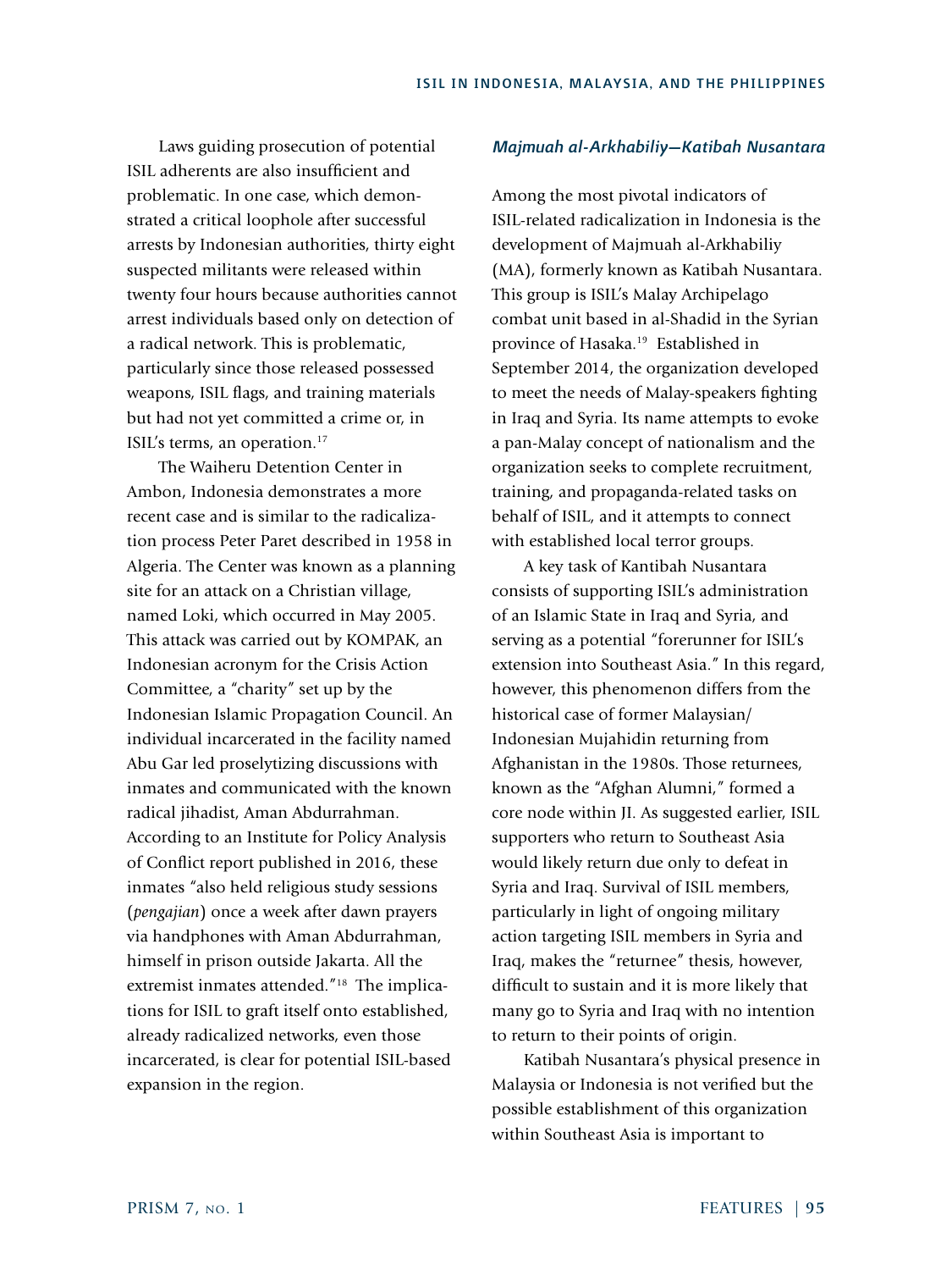anticipate. Jasminder Singh, an analyst at the S. Rajaratnam School of International Studies in Singapore, pointed this group out after they successfully captured five anti-ISIL, Kurdish-held locations in Syria which then formed the basis for a propaganda effort among Indonesian and Malay language social media sites.<sup>20</sup> Importantly, Katibah Nusantara also translates ISIL material from Arabic into Bahasa Indonesia, the national language of Indonesia, and works with the Islamic State's al Hayat Media Centre to subtitle extremist videos. Thus, the organization serves as a cultural/linguistic intermediary to facilitate ISIL's globalizing efforts in Southeast Asia. Furthermore, it potentially serves as a model for organizations with pledged support to the Islamic State such as Boko Haram and al-Shabaab.

## *Jemaah Islamiyah*

ISIL recruitment and the consolidation of allegiance is a dynamic process. In the case of JI, procedural steps are described in the general guide of *Jemaah Islamiyah, The Struggle Guide Series (II)*, a source released by the Central Leadership Council of JI.21 The guide articulates doctrinal procedures for the establishment of the Jemaah (group) as it builds internally and as it seeks to join with other groups to form a broader Islamic State in Southeast Asia. These steps form the conditions in which the broader "Caliphate" potentially connects to "Islamic States" in the Sahel, the Maghreb, the Levant, Afghanistan, Somalia, and Nigeria.

In the case of JI, recruitment of individuals and other groups occurs within a fundamental stage towards the establishment of the JI Islamic State. According to *al Manhaj al Harakity Li Iqomatid Dien* (The Methodology

to Establish the Religion), recruiting and collaboration constitutes an important step in JI's methodology.22 This process, for example, constitutes a period between offense and defense and focuses on strengthening the organization. It is roughly analogous to the Maoist principle of equilibrium, or shoring up, required before sustained offensive operations. In this component of JI's doctrine, establishing itself as an Islamic State, or declared affiliate at least, is a primary step. The second stage is the development of strength. These steps precede offensive operations to include warnings of actions and armed jihad. This foundation of group development and reinforcement of strengths (organizationally and materially) is required to coordinate and collaborate with other "Islamic States".

Assimilating multiple groups into a unified Caliphate presents significant and historically-based obstacles. These include overcoming differences in motivations for joining; wide variances in material resources and capabilities; variances in challenges by law enforcement; divergences in grievances, and others. In Malaya and Indonesia, for example, Islamic groups consistently failed to coalesce when fighting forces, such as those of the Portuguese or the Dutch, from the 16<sup>th</sup> century through decolonization. In the Malacca Strait, for instance, commercial interests rather than Islamic principles to expand the *ummah*, or other religious imperatives such as jihad, historically shaped conflict concerning maritime control.<sup>23</sup> This is a powerful indicator that economic motivation, versus ideological drivers, perpetuates ISIL radicalization in the region. Whether ISIL can achieve sustained unification among radicalized populations in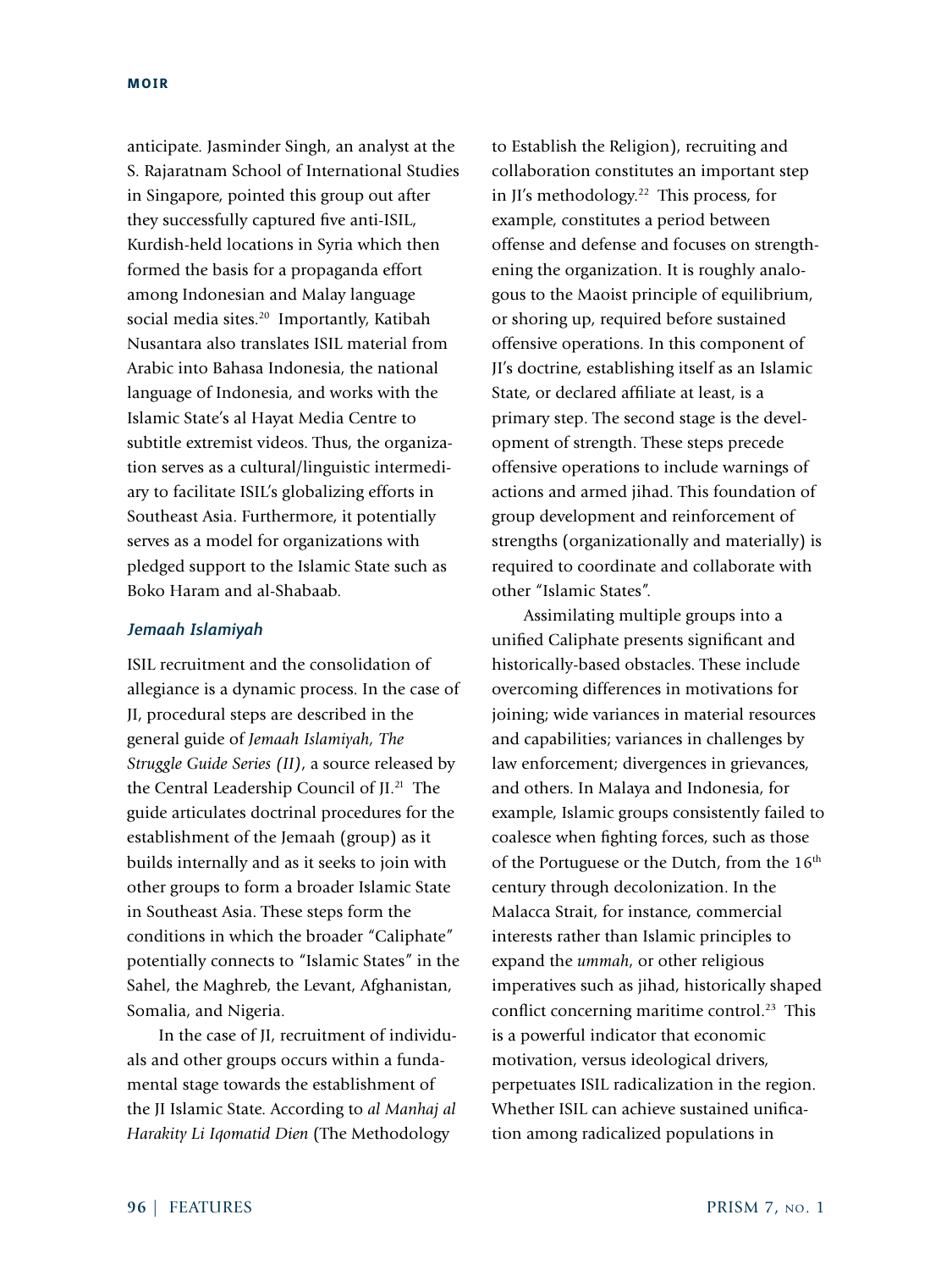Southeast Asia remains unknown, particularly as divergent interests potentially conflict with ISIL guidance.

## **Malaysia**

In Malaysia, the government appears successful in thwarting ISIL radicalization and recruitment. While this is partially due to diverse and disconnected potential recruits who do not possess networks comparable to those in the Philippines or Indonesia, administrative capacity is notable. This assessment is based on Malaysian Government action including counterterrorist legislation. *The Prevention of Terrorism Act* enacted on September 1, 2015 in particular, provides a useful example of relatively strong legislation in the region.<sup>24</sup> Alert governmental action and active partnership building with the United States, such as a terrorist watchlist sharing agreement and cooperation with regional partners, also contains ISIL recruitment. Like the Indonesian Government, Malaysia additionally appears successful in building cooperative counter radicalization and recruitment efforts within the Muslim community and in developing flexible legislation and judicial efforts to review and act upon cases of alleged and suspected terrorism. For these reasons, Malaysia appears successful in its efforts to address the challenges of ISIL radicalization.

While small in number, a U.S. Department of State *Country Report for Terrorism in Malaysia* from 2016 cites 72 Malaysians as members of ISIL.<sup>25</sup> With regard to recruitment populations' motivations, Malaysians who join ISIL, or attempt to join the group, represent a highly diverse mix in contrast to potential ISIL adherents in Indonesia. While religious ideology is an

important component for Malaysians supporting ISIL's operations, potential members appear to include highly educated secular-oriented individuals, but also unemployed members of society, drug addicts, and thrill seekers.

An important consensus in the literature on this subject acknowledges ISIL's appeal to individuals for non-ideological and nonreligious-based reasons. Additionally, the perception of ISIL's past success contributes a prominent motivation for many potential recruits. Economic factors, such as unemployment however, do not explain strong support for ISIL. As Mohamed Nawab Mohamed Osman, a professor at the S. Rajaratnam School of International Studies, explains, "the Salafi jihadist-type is one that we need to understand."<sup>26</sup> Notably, however, analysts differ on the degree and scope of ISIL presence in Malaysia. Peter Chalk, in a late 2015 Australian Strategic Policy Institute report, viewed Malaysia as possessing a greater ISIL presence than that perceived in Indonesia and the Philippines. In contrast, other analysts perceived ISIL related efforts in the Philippines as the greatest counterterrorism threat in the region.<sup>27</sup>

Religion is still a defining factor for many recruits when deciding to support the group. However, for this population, ignorance and poorly formed understandings of Islam, especially as it pertains to the purpose of jihad, often lead to the easy manipulation of recruits.28 An example of this effort includes important social responses to manipulation of Islam by the Malaysian National Council for Islamic Religious Affairs. On October 23, 2014, and, again on April 20, 2015, the organization issued *fatwas* prohibiting Malaysian Muslim support for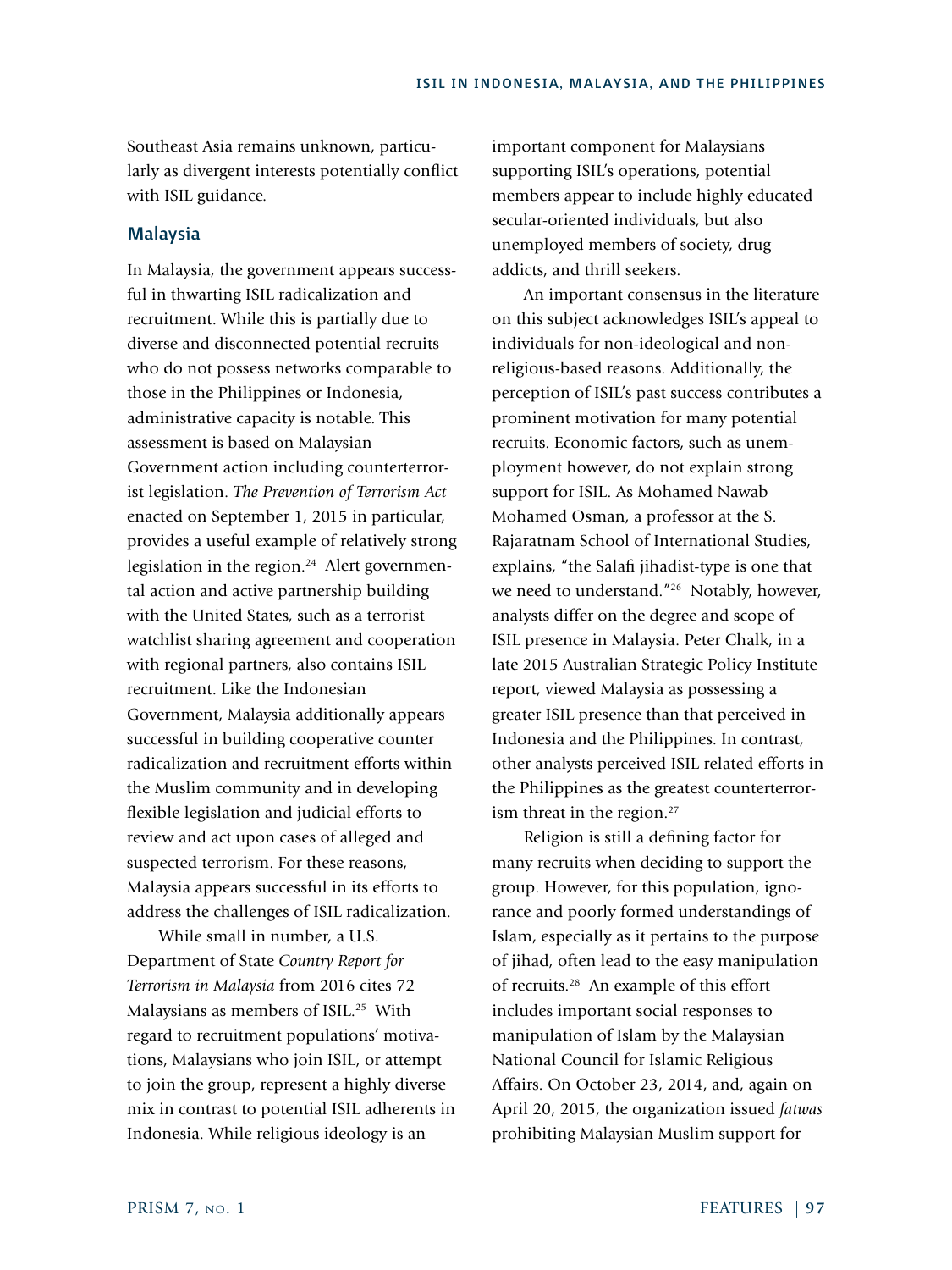ISIL.29 The government also appears proactively efficient in blocking ISIL recruitment and in effectively responding to cases of alleged ISIL activity. It is not surprising that much literature on the subject of radicalization emphasizes the need for indigenous, local, community-driven anti-radicalization supported, but not dictated by, the Malaysian Government. In a similar case, Indonesia's Nahdlatul Ulama, the country's largest Muslim organization, provides a positive example of counter radicalization. In December 2015, for example, it produced a documentary entitled "*Rahmat Islam Nusantara*" (The Divine Grace of Islam Nusantara), which emphasized the validity of religious pluralism and acknowledgment and acceptance of other religious views.30 Similarly, in Malaysia, the Malaysian Islamic Development Authority, which overseas Malaysian mosques and clerics, initiated an anti-ISIL media campaign in 2015.31

Despite these counter-ISIL efforts, it is critical to remember that, in the case of Malaysia, the government forbade "non-Sunni practice of Islam, barred Muslims from converting to another religion, and imposed fines, detention, and canings on those classified under the law as Muslim who contravened sharia codes."32 Additionally, according to the U.S. Embassy's *Malaysia 2015 International Religious Freedom Report*, "National identity cards specify religious affiliation, and are used by the governments to determine which citizens are subject to sharia."33 The document indicates that the Department of Islamic Development of Malaysia (JAKIM) also propagates anti-Christian and anti-Shia messages through Friday sermons. Additionally, it implements and regulates sharia law while government

officials, such as the Minister of Education, make "anti-Semitic and in some cases, anti-Christian, statements." It is important, therefore, to recognize anti-ISIL statements in the context of Malaysian state control over the practice of Islam. It is useful to keep this in mind and not perceive anti-ISIL messaging as simply a matter of geopolitically minded benevolence on the part of the Malaysian government to counter-ISIL messaging or as some form of unified, global approach to counterterrorism.

Government efforts, even if the motivations do not always line up with western counterterrorism preferences or principles of religious freedom, still matter significantly. Counter-ISIL lines of operation include counterintelligence efforts within the Royal Malaysian Forces (RMF); development of a regional information operations center to counter radical messages; continued cooperation with Muslim religious authorities; and government legislation and adjudication.34 Regarding legislative efforts, in April 2015 the Malaysian Parliament strengthened counterterrorism laws and supported increased funding to review court cases involving ISIL-related arrests. As an example, "four High Court judges in Kuala Lumpur and one judge in Sabah had been assigned to hear ISIL militant and security cases. They were reported to have been trained in particular areas of the law that involved security."35

The question remains, however, how much does ISIL ideology resonate and lead to radicalization in Malaysia? Radicalization factors unique to Malaysia appear unclear and evidence for radicalization depends primarily on qualitative data such as interviews with potential recruits and individuals in academia, government, and law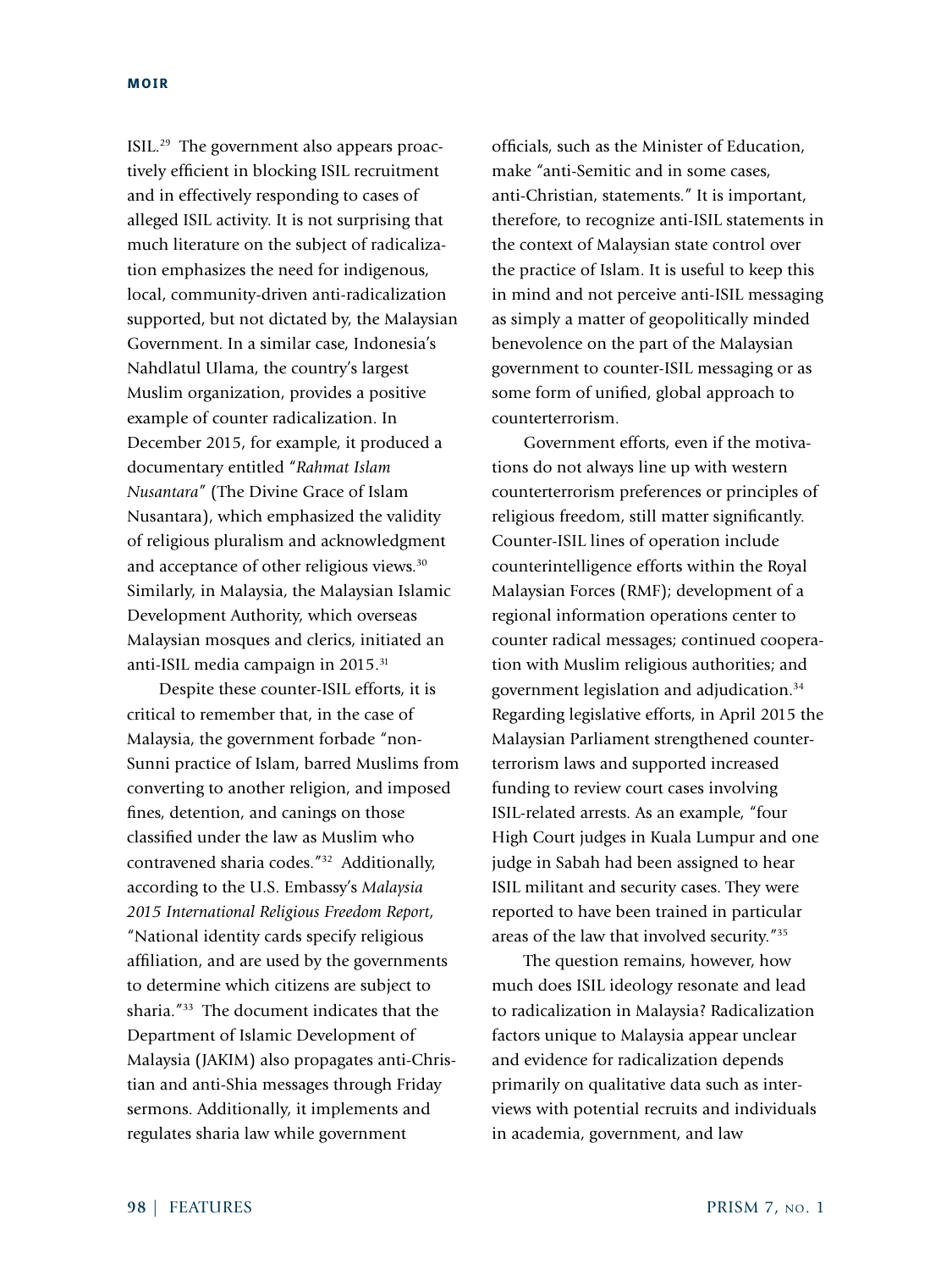enforcement. Current literature on radicalization suggests that individuals who seek to join ISIL are motivated by perceptions that ISIL is successful whereas other groups have failed. Certainly, this is a dynamically changing view based on the erosion of ISIL in Syria and Iraq. On one hand, the best method to diffuse ISIL's appeal is continued successful targeting of ISIL personnel and resources, and continued and increased efforts to challenge its narratives, particularly by Islamic-credentialed authorities. On the other hand, a less satisfactory answer is that radicalization remains a difficult process to map empirically in Malaysia. This is because of the diverse population base of potential recruits, their understandably secret routes to potentially joining ISIL, and the fact that it is a relatively small number of individuals who seek to join. ISIL, when it posited Mosul and

Raqqa as symbolic sites, set conditions for its failure since it tied its future to enduring in those environments. The most pressing question becomes how it will evolve elsewhere. In Southeast Asia, as this article suggests, ISIL's future is largely dependent on the efficacy of local and national government.

# The Philippines

The extent of the ISIL presence in the Philippines remains disputed among academics, independent researchers, and Philippine Government authorities, particularly the military. However, evidence of ISIL infiltration in Mindanao exists and, as of October 2014, a Philippine Army brigade, an estimated 1,500 soldiers, increased support for intelligence collection in Mindanao, the second largest island in the Philippines.<sup>36</sup>



Map of Indonesia and neighboring Malaysia, with portions of the Philippines depicted.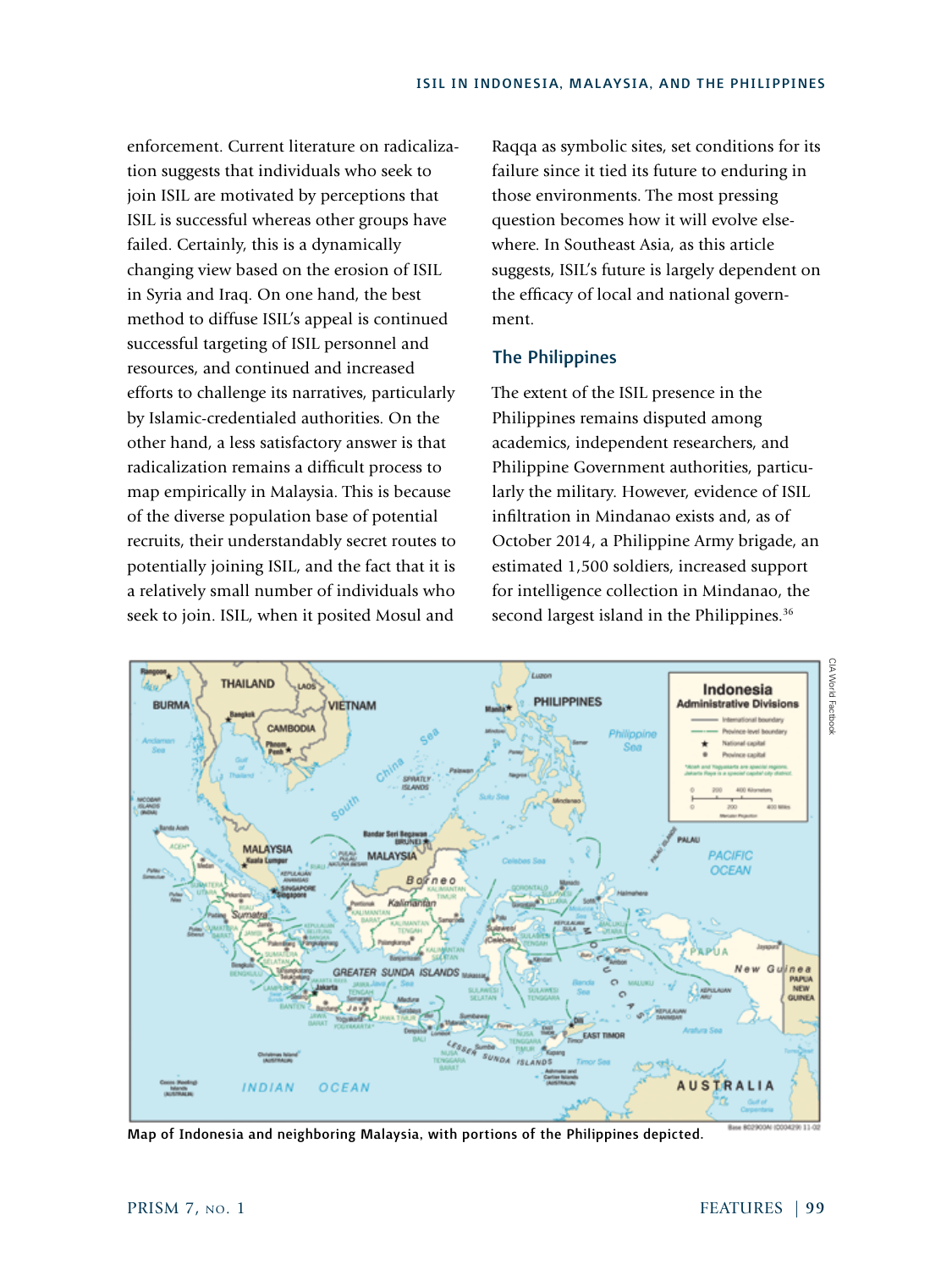Additionally and most recently, operations in Marawi City clearly indicate ISIL-related vitality. The debate over ISIL's presence in the Philippines however centers on individuals and small groups (20 or less) inspired by ISIL, and those who publicly swore allegiance to ISIL in the hope that it may elicit the attention and support of the mother organization. With ISIL's defeat in Iraq and Syria, this dynamic is quickly changing to the detriment of ISIL supporters.

What role, if any, does past, non-ISIL related, conflict between the Philippine government and Filipino Islamic groups, particularly in Muslim Moro-dominated Mindanao, potentially contribute to willingness to support ISIL ideology or expansion? One way of looking at this includes assessing previous splits among insurgent groups on Mindanao. In one case, conflict broke out between the Moro Islamic Liberation Front (MILF) and splinter groups due to disagreement on the Comprehensive Agreement on the Bangsamoro (CAB), a peace accord signed in March 2014 between the Philippine Government and the MILF. This agreement served as the basis for the Bangsamoro Basic Law, a power sharing agreement between the MILF and the Philippine Government in the proposed "Bangsomoro Autonomous Region" of western Mindanao that as of summer 2016 was not yet enacted into law.<sup>37</sup>

However, the greatest issue at stake for the Philippines is not in Southeast Asia or between groups disagreeing over accords with the Philippine Government. The subject of overseas workers is a concern since more than 2.5 million Filipinos reside in the Middle East; 1.2 million in Saudi Arabia; 930,000 in the United Arab Emirates; and an estimated 200,000 in Kuwait and Qatar,

each.38 This is an issue for three reasons: first, the Philippine Government is unable to provide security should a hostage crisis occur. This issue has precedent from 2004 in the Angelo de la Cruz incident.<sup>39</sup> As a result of this incident, Filipino journalists called for the Philippine Government to avoid public support for U.S. Government operations against al-Qaeda in Iraq. Third, radicalization of Filipinos returning to the Philippines, specifically overseas Filipino workers, is a serious concern. In one case from September 2015, a Syrian expatriate, Yasir Muhammad Shafiq-al-Barazi and a Filipino woman, Joy Ibana Balinang were arrested in Saudi Arabia for manufacturing explosive belts. Balinang was reported as an overseas Filipino worker who quit employment earlier in 2014.<sup>40</sup> This case presents a quandary: are such incidents an outlier or a precedent for radicalization and recruitment for "lone-wolf" operations in the Philippines?

# ISIL Motivation in Southeast Asia

A fundamental reason for ISIL-related radicalization and recruitment in Indonesia, Malaysia, and the Philippines was the perception among adherents that ISIL successfully administered a state. Building upon the prophesied "al Sham" and historic caliphate, "ISIL is seen to be the one group that accomplished what other groups only set out to do but failed to achieve: maintaining and governing territory."41 With ongoing events in Syria and Iraq, this dynamic is changing rapidly although it is reasonable to expect that some ISIL adherents will move to other regions. In its broader, strategic plan, ISIL focuses its efforts primarily on provocation, a trend likely to continue. According to this strategy, in the view of Andrew Kydd, a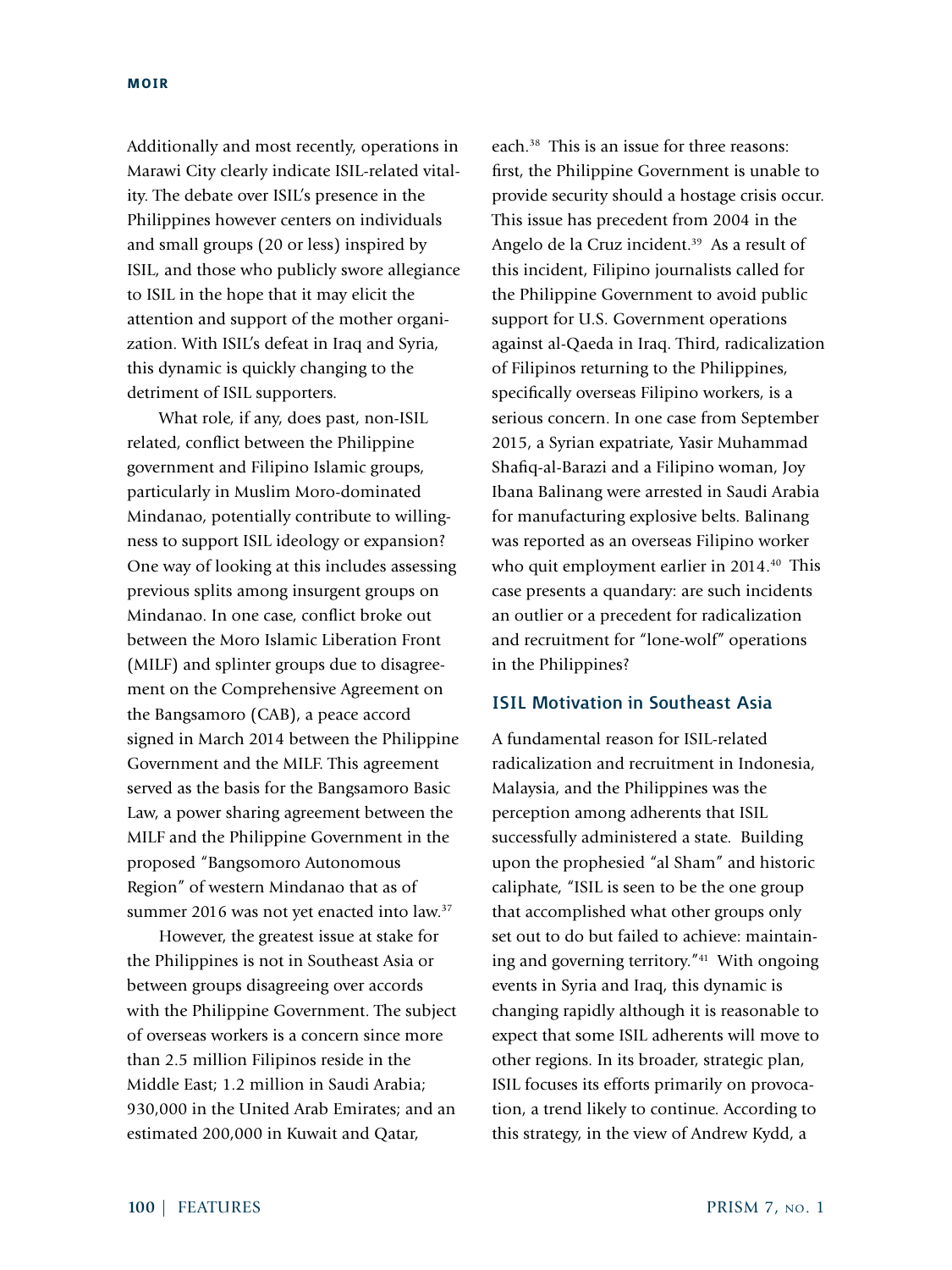professor of Political Science at the University of Wisconsin, Madison, and Barbara Walter, a scholar at the University of California, San Diego, terrorists attempt to draw a violent government response that potentially, and ideally, harms local citizens and drives the population away from government support and services<sup>42</sup>

For ISIL, motivations driving recruitment and radicalization are two-fold: first, they seek replacements for the dwindling numbers of personnel due to battlefield loses in Syria and Iraq; second, their recruitment success depends on the perception of an expanding caliphate. Their destruction in Mosul and Raqqa, and elimination elsewhere, hinders this expansion. Still, expansion, even if not in significant numbers, demonstrates ISIL's reach beyond the Middle East and other regions where terrorism has long held sway, such as Somalia and Nigeria, and into other countries where lone-wolf attacks occur. The perceived success, or failure, of ISIL in Syria and Iraq critically contributes to this phenomenon and it is likely that many other groups, such as the Bangasmoro Islamic Freedom Fighters, and more splinter groups may adhere to, or depart from, ISIL's mission for these reasons. For analysts focusing on pro-ISIL radicalization and recruitment, it is useful to keep in mind the historical networks and contexts which preceded ISIL's split with al-Qaeda as much as the network infrastructural changes in ISIL-infected areas<sup>43</sup>

# ISIL Social Media Operations in Southeast Asia

# *Social Media*

The Taliban were among the first terrorist groups to use Twitter to broadcast their 2011 attacks in Kabul as part of the spring Badr offensive that year.<sup>44</sup> Since 2011, social media and encrypted messaging services have dynamically complicated and expanded challenges posed by terrorist recruitment and radicalization. As a tool for recruitment and radicalization, similar patterns and processes exist among users in the Middle East and in Southeast Asia.<sup>45</sup>

A typical path to recruitment includes a simple process: information in Facebook directs individuals with interest in ISIL to other channels for vetting and private channels for further proselytizing or conversion. Users may quickly create, delete, or alter social media accounts on Facebook, Twitter, and other sites, at no cost. Facebook and Twitter also serve as points of entry towards radicalization and receipt of pro–ISIL messages. As an important countermeasure in Southeast Asia, the Indonesian Minister of Communications and Information blocked seventy ISIL-connected websites and blogs at the request of the country's National Counterterrorism Agency (BNPT).46 Although this was a positive action, social media is transient in nature and ISIL-related content consistently reconstitutes on new sites.

Pro–ISIL websites appear anachronistic in contrast to social media and mobile messaging. Specific sites are relatively easy for governments to block and investigate, although groups such as the Taliban, as well as even more recently established groups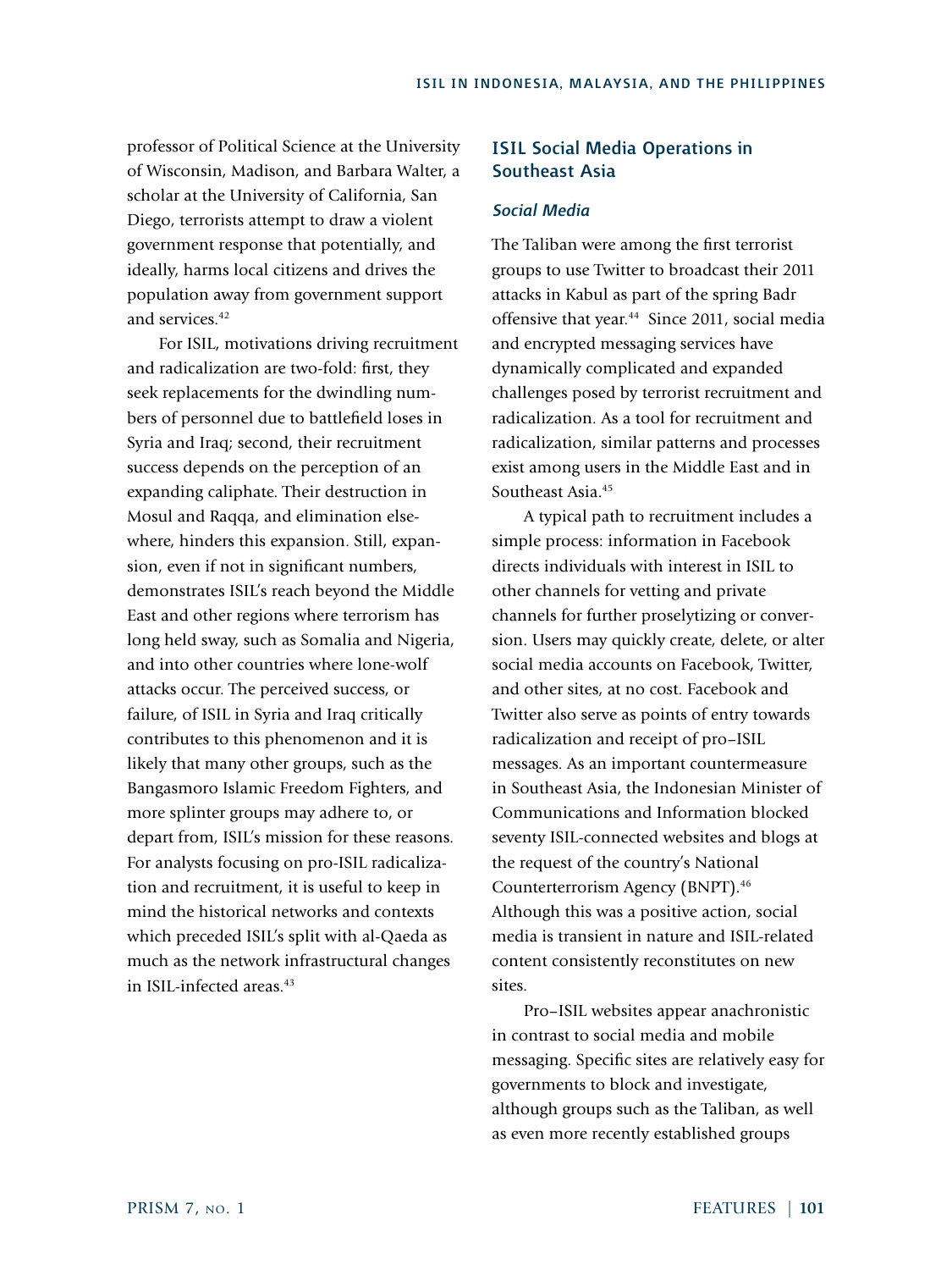such as MA/Kantibah Nusantara in Indonesia and Malaysia, still host and promote websites. In both cases, these platforms may serve as a type of clearing house that translates pro–ISIL propaganda into local languages and generates promotion of generalized propaganda including profiles and operational narratives.

It is useful to remember that social media sites are not merely communication channels. Most users of Facebook and Twitter, among other sites, use the media to remain in or enter a community and do not actively communicate or participate with other non-community users. Although virtual, relationships and a sense of belonging are central to social media participation. It is easy to regard social media and mobile messaging as only nefarious forms of signal communication, but it is also critical to understand the sense of community these forms of media provide users and how grievances brought to such forums serve as basis for potential radicalization.

In cases where users are isolated from others in their day-to-day reality, the potential of lone wolf radicalization is apparent, particularly in light of recent terrorist attacks such as those in Jakarta, Orlando, Nice, London, and Manchester. The online community, regarded as the "Baqiya family," is an important example of this development. Best considered as a loose network of ISIL supporters, members form support groups, develop friendships, and share and develop mutual ideologies, although steeped in pro-ISIL radicalized Sunni Islam. As Amarnath Amarasingam, a researcher at the University of Waterloo, Ontario, explains, "If we continue to focus simply on the content put out by the Islamic State, and I'm sure

future jihadist movements, we are overlooking a major part of what is going on."47

In addition to providing a sense of community, the Baqiya family also readily adapts to changes in communications technology. In a way, it provides an internal form of crowdsourcing for coding and as a vehicle for updating others on technological developments in software sharing and encryption. An example of this includes the dynamic development and use of mobile messaging platforms, especially Telegram Messenger and WhatsApp.

### *Mobile Messaging*

Commercially available applications that allow anyone to send encrypted text and voice messages have become important tools for communication among insurgent and terrorist groups. In the case of the attacks in Brussels in 2016, terrorists used communication encryption applications to keep analysts from tracking their efforts.<sup>48</sup> Telegram Messenger, an application of great importance to ISIL, was a central communication platform for the January 2016 Jakarta terrorist attack.49 ISIL is a primary proponent in this development and ISIL-inspired propaganda expanded significantly in late 2015 in Southeast Asia, particularly in Indonesia.

Encryption training for ISIL operatives in Raqqa was formerly overseen by Abu Mohammad al-Adnani, an individual formerly referred to as a principal ISIS spokesperson.50 Al-Adnani was detained in Iraq by coalition forces in 2005 but then released in 2010. After 2011, he became a "principal architect in ISIL's external relations" and "coordinated the movement of ISIL fighters, directly encouraged lone-wolf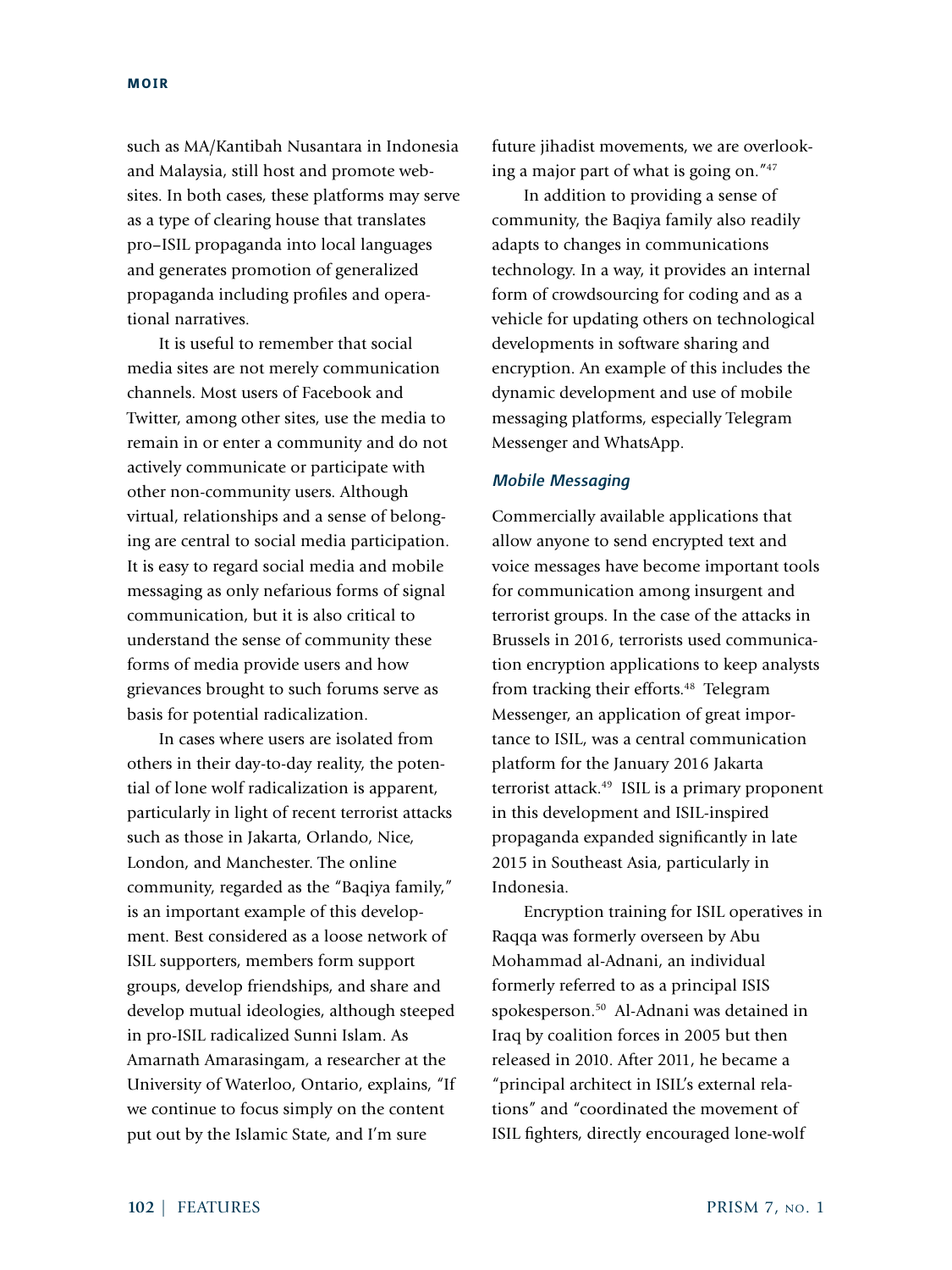attacks on civilians and members of the military and actively recruited" before he was killed in Aleppo, Syria in late August 2016.<sup>51</sup> As a core-member of ISIL, al-Adnani trained others to conduct attacks without direct tactical guidance and he utilized encryption software to coordinate efforts without his presence. According to Michael Smith of Kronos Advisory, this capacity "really plays into the larger theater of terrorism. It amplifies the fear factor when we realize that this group can communicate with people around the world in ways that intelligence services cannot quickly identify and ascertain what is contained in the correspondence."52

Potential ISIL supporters in Southeast Asia increasingly turn to mobile messaging applications for detailed guidance, typically after demonstrating interest through media such as Facebook. Notably, Facebook acquired WhatsApp in February 2014 and, as the most popular messaging application worldwide, had more than one billion users by early 2016.<sup>53</sup> WhatsApp, however, provides inadequate levels of privacy protection; that may be a key reason motivating violent extremist organizations to use Telegram Messenger which provides a high-degree of privacy through encryption.<sup>54</sup>

End-to-end encryption relies on technology utilizing mathematical operations run on digital data to ensure privacy. In most cases, this technology does not allow the app developers to open or decrypt messages; this seriously challenges law enforcement and intelligence services. For users, it obviously provides an end-to-end secure communication chain since all that matters, to them, is the privacy such encryption provides. Telegram also offers a feature entitled Secret Chats technology. This feature allows users to

program messaging for automatic selfdestruction by programmed devices, so that only intended recipients can read messages. Also important are extended sharing apps, such as broadcast lists. Broadcast lists enable users to create digital dissemination of content for up to five thousand members that, in turn, distribute links for further message dissemination. Additionally, Telegram includes channel messaging which may reach unlimited numbers of users. However, in November 2015, the messaging service blocked 78 ISIL-related channels in twelve languages.<sup>55</sup>

In November 2016 through its Telegrambased Khilafah News Channel—one of the very channels blocked by Telegram—ISIL addressed communication security issues among its members in response to warnings issued by the hacker group Anonymous after the Paris attacks that month.<sup>56</sup> This incident highlights the importance of adaptation and adjustment among both terrorists and law enforcement and intelligence agencies seeking to contain them. It is likely, therefore, that similar processes will continue as other messaging services and platforms evolve for communication.

## **Conclusion**

In Southeast Asia, Foreign-Trained Fighters (FTF) returning from Iraq and Syria pose a threat to countries such as the Philippines, Malaysia, and Indonesia. Regionally, however, ISIL's failure to publicly affirm pledged allegiances of Southeast Asian groups such as MA, ASG, and JI is notable. Instead, ISIL offers only indirect operational guidance and well-developed propaganda, although it does demonstrate highly experienced information operations guidance.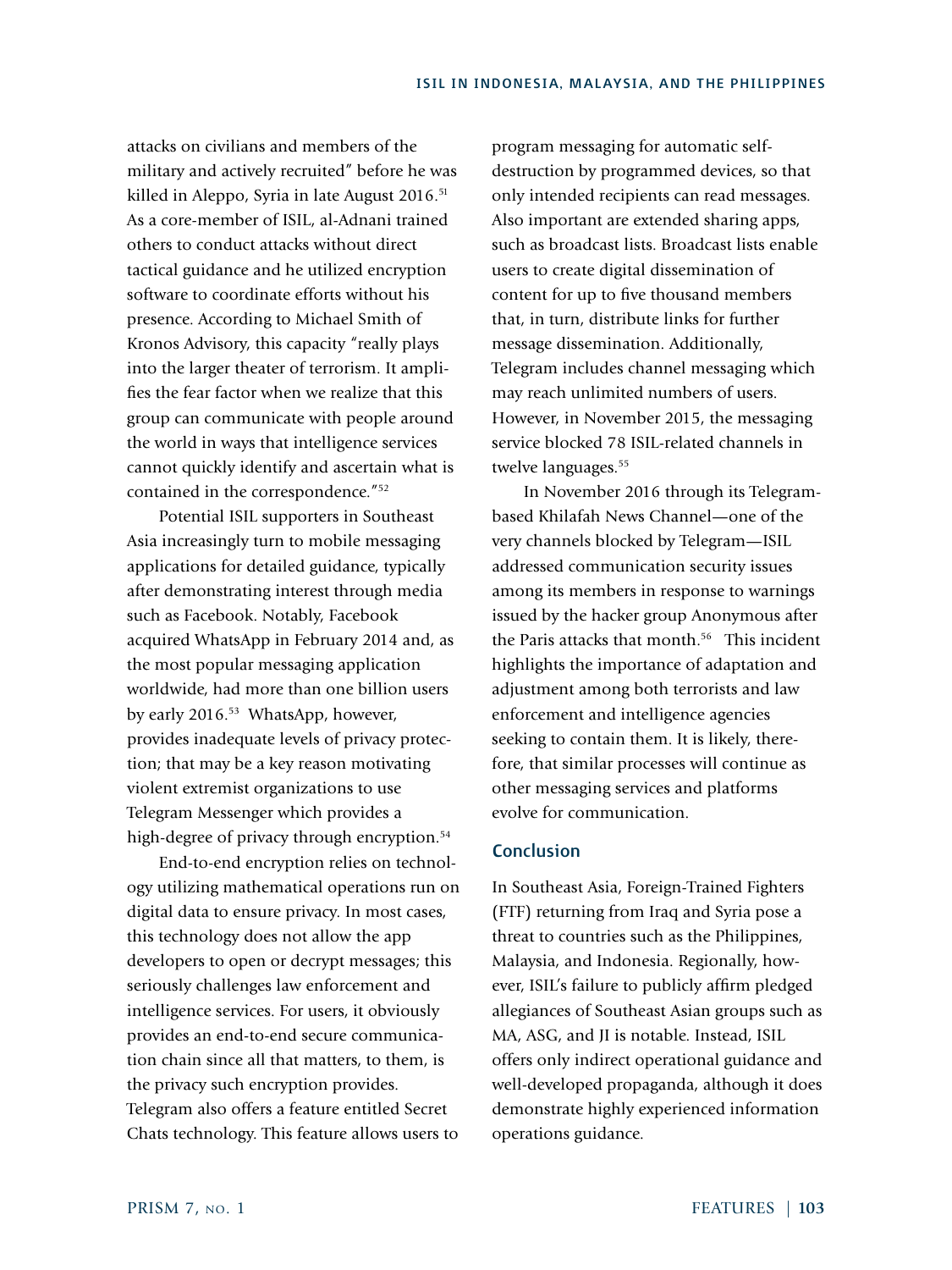This article argued that ISIL's reach to, and reception in, Southeast Asian countries such as Indonesia, Malaysia, and the Philippines is a credible but not an existential threat for these countries. While ISIL could potentially establish a small province in Southeast Asia, it appears unlikely, especially with the demise of ISIL in Iraq and Syria. Nevertheless, there are at least two significant challenges ISIL still poses to the region. First, it is critical to address the dynamic increase of social media based communication and messaging applications that, at this point, no longer need direct ISIL involvement for recruitment and radicalization for pro–ISIL or similar ideologies. The second challenge, where solutions are potentially achievable, concerns the content of ISIL messaging. Continued cooperative efforts, such as those between governments and Islamic communities in particular, are perhaps the most important measures towards challenging the ideological potency of ISIL. On this point, Southeast Asian countries, and especially those with moderate religious constituencies, appear to be on the right track.

Based on the governments of Indonesia, Malaysia, and the Philippines' demonstrated interest in strengthening rule of law and increasing counterterrorism capabilities, the best way forward is increased capacity building and cooperative efforts with the United States and others. Admittedly, this is often difficult because of political pressures and challenges to continued collaboration yet opportunities exist. In the case of Mosul's destruction, assisting in the rebuilding of the city provides a small-scale "Marshall Plan" type of opportunity for the United States to help facilitate Iraqi administrative capacity

for reconstruction. A similar, much smallerscale related case may exist for Marawi City in Mindanao. The example of "rebuilding" contrasts significantly with the nihilism advocated by ISIL, wherever it exists. The United States and its regional partners, in all cases, share Southeast Asia's regional security concerns and in building individual nations' capacity to ensure domestic security. The best solutions for these countries, in their efforts to counter-ISIL recruitment and radicalization therefore, is continued support for viable, local initiatives. Another step is continued provision of technical and culturally aware institution building assistance when feasible. This will be much more successful than tarnished neocolonial-like notions that guidance should stem from altruistic imperatives driven by liberal internationalism. **PRISM**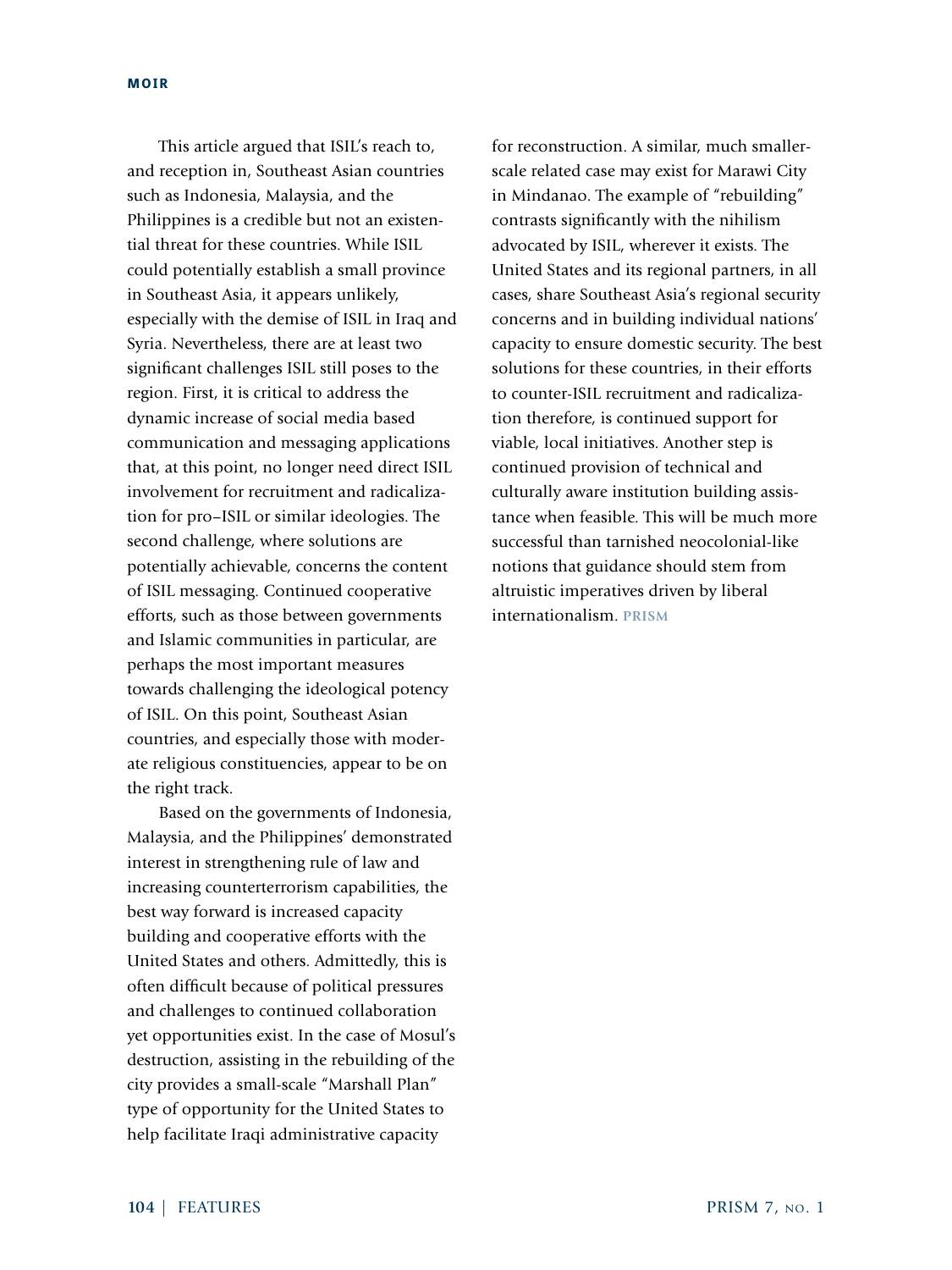#### Notes

<sup>1</sup> "ISIS—The End of The Sykes-Picot Agreeent," May 27, 2015, available at <https://www.youtube. com/watch?v=MSNCPj7s6vI >.

<sup>2</sup> V. Arianti and Jasminder Singh, "ISIS' Southeast Asia Unit: Raising the Security Threat," October 19, 2015, RSIS Commentary, No.220, S. Rajaratnam School of International Studies.

<sup>3</sup> "WhatsApp must not be a 'place for terrorists to hide,'" BBC, March 26, 2017, available at <http:// www.bbc.com/news/uk-39396578>.

<sup>4</sup> Abdurajik Abubakar Janjalani gathered members of the Moro National Liberation Front to form the Abu Sayaf Group in 1991 to establish an independent Islamic State in the Philippines. He was influenced by Wahhabi Islamist doctrine through experience in Afghanistan. See Thomas Koruth Samuel, "Radicalisation in Southeast Asia: A Selected Case Study of Daesh in Indonesia, Malaysia and the Philippines, The Southeast Asia Regional Centre for Counter-Terrorism (SEARCCT), Kuala Lumpur, Malaysia, 2016, 98. Jemmah Islamiyah (JI), based on the radical Darul Islam movement from the 1940– 50s, was formally founded on 1 January 1993, by JI leaders, Abu Bakar Bashir and Abdullah Sungkar while hiding in Malaysia from the persecution of the Suharto government. It had ties to Osama Bin Laden as of 1998.

<sup>5</sup> Office of Counterterrorism, U.S. Department of State, Bureau of Counterterrorism and Countering Violent Extremism, "Country Reports on Terrorism 2015," June 2, 2016, 57, available at <http://www. state.gov/j/ct/ >. Editorial note—the July 2017 release of the "U.S. State Department Country Reports on Terrorism 2016" coincided with the pre-publication process for PRISM. The author did, however, have the opportunity to review the 2016 State Department report and confirm that its release does not counter his analysis prior to the printing of PRISM 7.1.

<sup>6</sup> Brian Harrison, Southeast Asia: A Short History, (New York: St. Martin's Press, 1966), 258.

<sup>7</sup> Dirk Tomsa, "The Jakarta Terror Attack and its Implications for Indonesian and Regional Security," February 5, 2016, ISEAS Yusof Ishak Institute, Singapore, 2016, No. 5, 3; Thomas Koruth Samuel, "Radicalization in Southeast Asia: A Selected Case Study of Daesh in Indonesia, Malaysia and the Philippines, The Southeast Asia Regional Centre for Counter-Terrorism (SEARCCT), Kuala Lumpur, Malaysia, 2016, 68.

<sup>8</sup> Office of Counterterrorism, U.S. Department of State, Bureau of Counterterrorism and Countering Violent Extremism, "Country Reports on Terrorism 2015," June 2, 2016, 68, available at <http://www. state.gov/j/ct/> ; Peter Chalk, "Black Flag Rising: ISIL in Southeast Asia and Australia," Strategy, ASPI-Australian Strategic Policy Institute, December 2015, 11.

<sup>9</sup> Office of Counterterrorism, U.S. Department of State, Bureau of Counterterrorism and Countering Violent Extremism, "Country Reports on Terrorism 2015," June 2, 2016, 69, available at <http://www. state.gov/j/ct/>.

<sup>10</sup> Ricardo Saludo, "How Grave is the ISIS Threat to the Philippines?" The Manila Times, October 10, 2014, available at <https://www.stratfor. com/the-hub/how-grave-isis-threat-philippines>, accessed June 1, 2016.

<sup>11</sup> Thomas Koruth Samuel, "Radicalisation in Southeast Asia: A Selected Case Study of Daesh in Indonesia, Malaysia and the Philippines, The Southeast Asia Regional Centre for Counter-Terrorism (SEARCCT), Kuala Lumpur, Malaysia, 2016, 56.

<sup>12</sup> Ibid., 57.

<sup>13</sup> Dirk Tomsa, "The Jakarta Terror Attack and its Implications for Indonesian and Regional Security," February 5, 2016, ISEAS Yusof Ishak Institute, Singapore, 2016, No. 5, 7; "ISIS in Ambon: The Fallout from Communal Conflict," 13 May 2016, Institute for Policy Analysis of Conflict (IPAC), Report 28, page 10.

<sup>14</sup> See Peter Zinoman, The Colonial Bastille: A History of Imprisonment in Vietnam, 1862–1940 (Berkeley: University of California Press, 2001).

<sup>15</sup> Peter Paret, French Revolutionary Warfare from Indochina to Algeria, The Analysis of a Political and Military Doctrine, Princeton Studies in World Politics, 6, (New York: Praeger, 1964), 65.

<sup>16</sup> Office of Counterterrorism, U.S. Department of State, Bureau of Counterterrorism and Countering Violent Extremism, "Country Reports on Terrorism 2015," June 2, 2016, 70, available at <http://www. state.gov/j/ct/>.

<sup>17</sup> Thomas Koruth Samuel, "Radicalisation in Southeast Asia: A Selected Case Study of Daesh in Indonesia, Malaysia and the Philippines, The Southeast Asia Regional Centre for Counter-Terrorism (SEARCCT), Kuala Lumpur, Malaysia, 2016, 67; Peter Chalk, "Black Flag Rising: ISIL in Southeast Asia and Australia," Strategy, ASPI-Australian Strategic Policy Institute, December 2015, 12.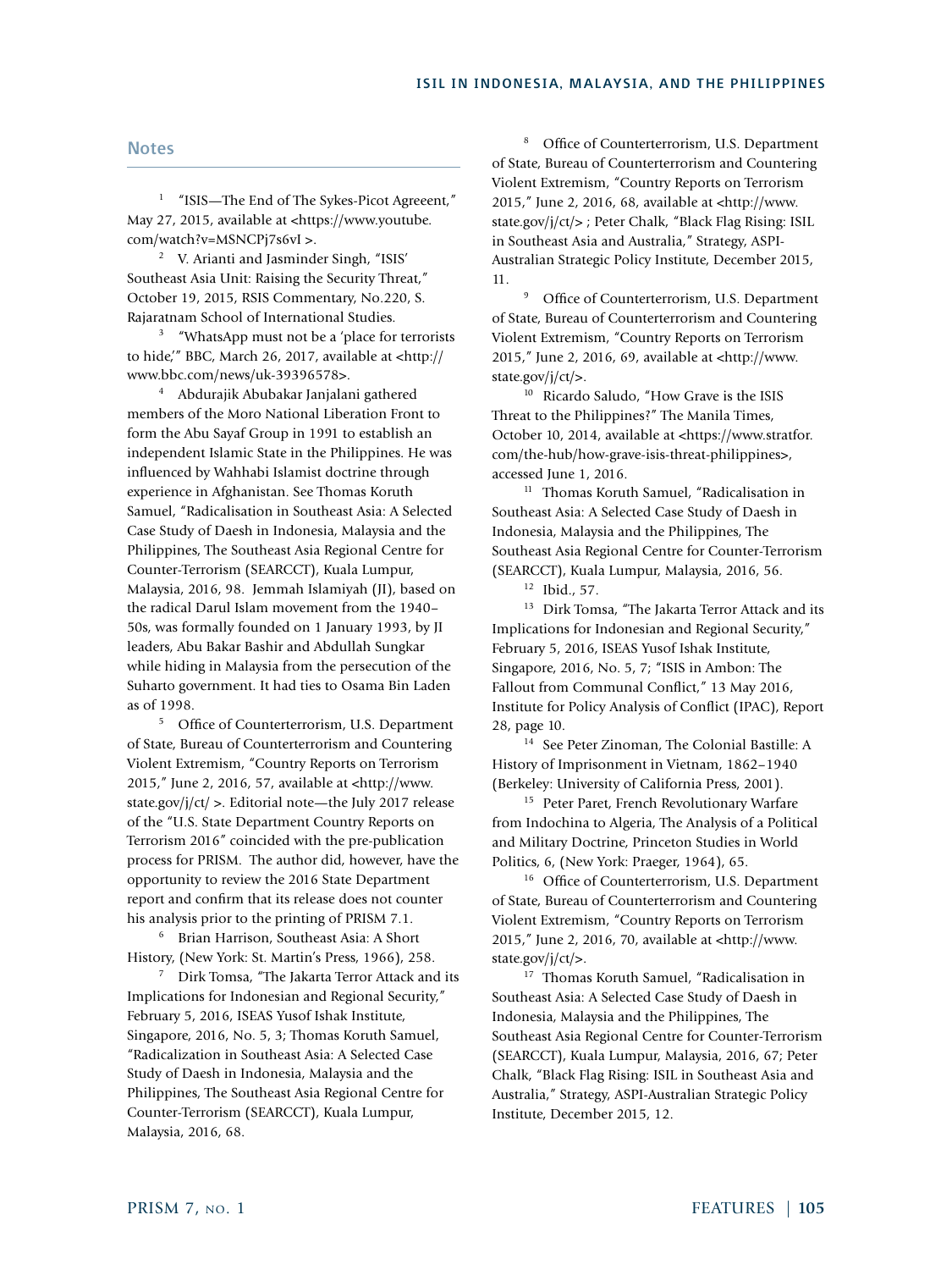<sup>18</sup> "ISIS in Ambon: The Fallout from Communal Conflict," 13 May 2016, Institute for Policy Analysis of Conflict (IPAC), Report Number 28, page 6.

<sup>19</sup> Thomas Koruth Samuel, "Radicalisation in Southeast Asia: A Selected Case Study of Daesh in Indonesia, Malaysia and the Philippines, The Southeast Asia Regional Centre for Counter-Terrorism (SEARCCT), Kuala Lumpur, Malaysia, 2016, 50.

<sup>20</sup> Jasminder Singh, Katibah Nusantara: Islamic State's Malay Archipelago Combat Uni, RSIS Commentary, No. 126, May 26, 2015, available at <https://www.rsis.edu.sg/wp-content/ uploads/2015/05/CO15126.pdf>.

<sup>21</sup> The Central Leadership Council of Jemaah Islamiyah, General Guide Al-Jama'ah Al-Islamiyyah, The Struggle Guide Series (II).

 $22$  Ibid.  $4-5$ .

<sup>23</sup> Brian Harrison, Southeast Asia: A Short History, (New York: St. Martin's Press, 1966), 82.

<sup>24</sup> Peter Chalk, "Black Flag Rising: ISIL in Southeast Asia and Australia," Strategy, ASPI-Australian Strategic Policy Institute, December 2015, 5–6.

<sup>25</sup> Office of Counterterrorism, U.S. Department of State, Bureau of Counterterrorism and Countering Violent Extremism, "Country Reports on Terrorism 2015," June 2, 2016, 73, available at <http://www. state.gov/j/ct/>.

<sup>26</sup> "ISIS and Islamic Radicalization in Southeast Asia, An Interview with Mohamed Nawab Mohamed Osman," Georgetown Journal of Asian Affairs, Winter 2016, 159.

<sup>27</sup> Peter Chalk.

<sup>28</sup> Thomas Koruth Samuel, "Radicalisation in Southeast Asia: A Selected Case Study of Daesh in Indonesia, Malaysia and the Philippines, The Southeast Asia Regional Centre for Counter-Terrorism (SEARCCT), Kuala Lumpur, Malaysia, 2016, 84.

<sup>29</sup> Ibid. 84.

<sup>30</sup> Azis Anwar Fachrudin, "Indonesia's Islam Nusantara: A Challenge to the Islamic State?" The Jakarta Post, June 6, 2016, available at <http://www. thejakartapost.com/news/2015/12/18/indonesia-sislam-nusantara-a-challenge-islamic-state.html>, accessed June 8, 2016; U.S. Department of State, "Country Reports on Terrorism 2015".

<sup>31</sup> "Malaysia 2015 International Religious Freedom Report," August 10, 2016, U.S. Embassy in Malaysia, available at <https://my.usembassy.gov/ irf2015\_my-081016/>, accessed February 19, 2017.

<sup>32</sup> Ibid.

<sup>33</sup> Ibid.

<sup>34</sup> Thomas Koruth Samuel.

<sup>35</sup> Ibid. 81.

<sup>36</sup> Ricardo Saludo, How Grave is the ISIS Threat to the Philippines? The Manila Times, October 10, 2014. https://www.stratfor.com/the-hub/how-graveisis-threat-philippines, accessed 1 June 2016.

<sup>37</sup> Office of Counterterrorism, U.S. Department of State, Bureau of Counterterrorism and Countering Violent Extremism, "Country Reports on Terrorism 2015," June 2, 2016, 79, available at <http://www. state.gov/j/ct/>.

<sup>38</sup> Thomas Koruth Samuel, 107; Ricardo Saludo, How Grave is the ISIS Threat to the Philippines? The Manila Times, October 10, 2014, available at <https:// www.stratfor.com/the-hub/how-grave-isis-threatphilippines>, accessed June 1, 2016.

<sup>39</sup> James Glanz, "Iraqi Militants Release Hostage After Philippines Withdraws," New York Times, July 21, 2004, available at <http://www.nytimes.com/ learning/teachers/featured\_

articles/20040721wednesday.html>.

<sup>40</sup> Independent Strategy and Intelligence Study Group, "Details on the Filipina OFW Detained in Saudi Arabia and Her Role in an Islamic State Attack Plot," October 8, 2015, available at <http://isisstudygroup.com/?p=8594>, accessed June 1, 2016.

<sup>41</sup> Thomas Koruth Samuel, 113.

<sup>42</sup> Andrew H. Kydd and Barbara Walter, "The Strategies of Terrorism," International Security, Vol. 31, No. 1 (Summer, 2006), 69–70.

<sup>43</sup> Peter Chalk, 15.

<sup>44</sup> "Taliban Announce Beginning of their 'Spring Offensive," Bill Roggio, April 30, 2011, Long War Journal, available at <http://www.longwarjournal.org/ archives/2011/04/taliban\_announce\_beg.php>.

<sup>45</sup> Amarnath Amarasingam, "What Twitter Really Means for Islamic State Supporters," War on the Rocks, December 30, 2015, available at <http:// warontherocks.com/2015/12/what-twitter-reallymeans-for-islamic-state-supporters/>.

<sup>46</sup> Office of Counterterrorism, U.S. Department of State, Bureau of Counterterrorism and Countering Violent Extremism, "Country Reports on Terrorism 2015," June 2, 2016, 69, available at <http://www. state.gov/j/ct/>.

<sup>47</sup> Amarnath Amarasingam, "What Twitter Really Means for Islamic State Supporters," War on the Rocks, December 30, 2015, available at <http:// warontherocks.com/2015/12/what-twitter-reallymeans-for-islamic-state-supporters/>.

<sup>48</sup> "Terrorists Escape Detection Using Common Encryption Tools, National Public Radio, March 25,